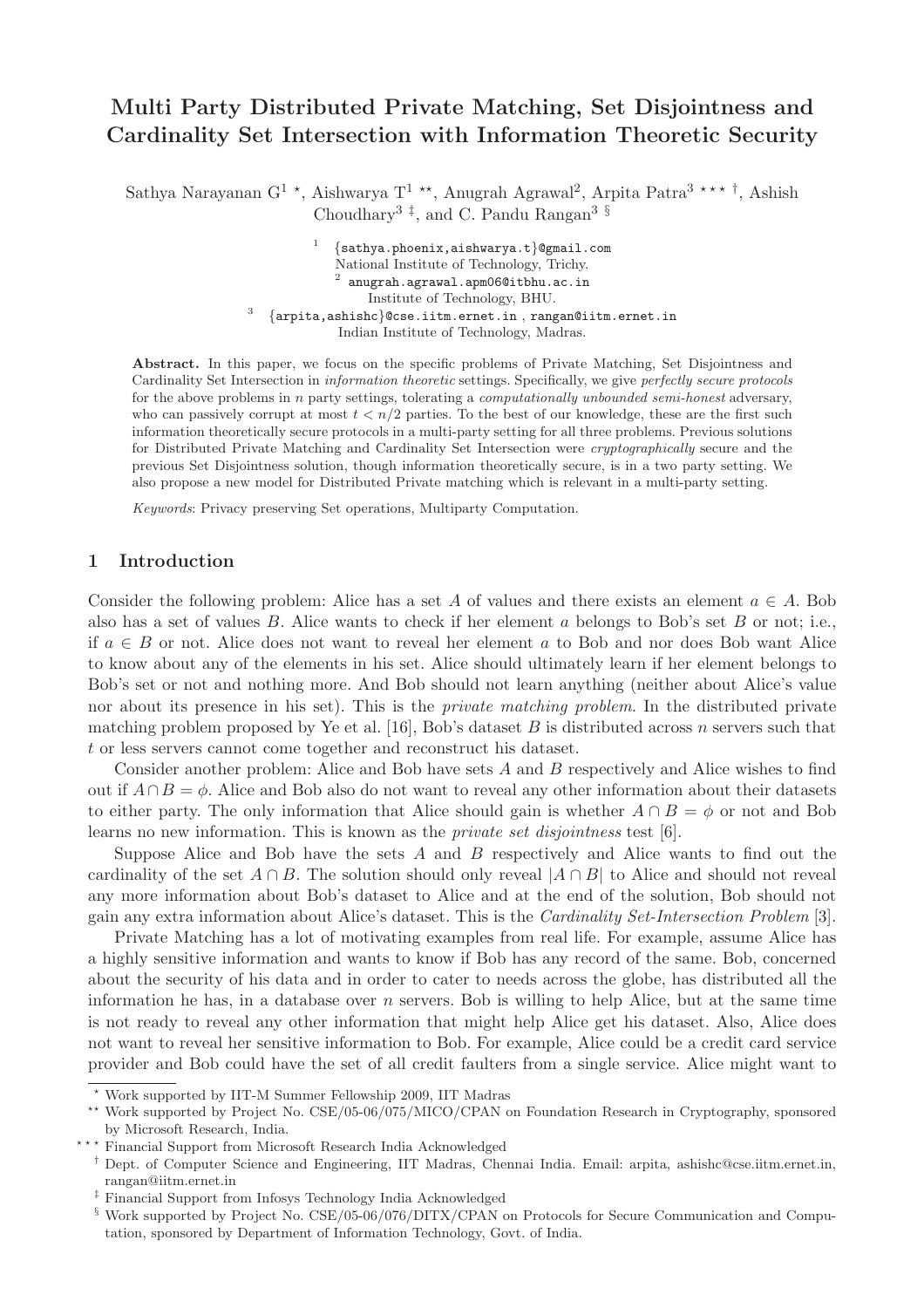check if her customer belongs to bad credit union before agreeing to provide services and Bob would not want Alice to gain information about anyone else on the list. The Distributed Private Matching protocol gives solution to such problems.

As another example, suppose that a community social services centre has a list of drug abusers in the age group 11-19. A school administration in the locality wants to find out if its school is 'clean' or not. Since this is highly sensitive information the centre would not like to reveal any information or names in the list and would be willing to reveal only whether there are report cases of drug abuse from the school. This is an example of private set disjointness test. Again, if the school wants to know the number of students on the list and the centre is willing to reveal the number but does not want to divulge any more information, it becomes an example of the cardinality set intersection.

Existing Literature: Private matching was introduced as a private two-party matching problem by Freedman et al. [3], who solved the problem under *cryptographic* assumptions, using oblivious polynomial evaluation with a public-key homomorphic encryption system. In the protocol, Alice has an element a and Bob has a dataset  $B = \{b_1, b_2, \dots, b_m\}$ . At the end of the protocol, Alice gets to know if his element a belongs to Bob's Dataset B. The protocol does not reveal Alice's element a to Bob and Alice knows nothing more than whether  $a \in B$ . Ye, Wang and Pieprzyk [16] extended this problem to a Distributed scenario. In Distributed Private Matching, Alice has a value a and Bob has his dataset  $B = \{b_1, b_2, \dots, b_m\}$  distributed among *n* servers such that *t* or less servers cannot discover Bob's Original Dataset while  $t + 1$  or more servers can reconstruct Bob's dataset. In [16], a protocol for distributed private matching problem under cryptographic assumptions is provided.

Quite a few protocols exist for the set disjointness problem. Freedman et al. [3] proposed a protocol for two-party set disjointness under *cryptographic* assumptions, based on the representation of datasets as roots of a polynomial and oblivious polynomial evaluation techniques. The protocol reveals information about the cardinality of set intersection. It is very efficient against honest-but-curious adversaries but invokes expensive sub-protocols to work against malicious adversaries. Hohenberger and Weis [5] had used similar construction as in [3] and proposed a protocol in cryptographic setting (the security proof relies on the hardness of the discrete logarithm problem). Their protocol assumes an honest Alice while Bob can be malicious and again reveals information about the cardinality of the set intersection. Kiayias and Mitrofanova [7] proposed three protocols for set disjointness. The first protocol works on a relatively smaller domain for set disjointness, the second uses a new primitive called superposed encryption based on Pedersen commitments [13], the third uses a multi variate polynomial to reduce the high round complexity of the second protocol. Both [5] and [7] work in the two party setting. [17] provided the first information theoretic solution to the private set disjointness problem. [17] presented two protocols using Sylvester matrices technique for two-party set disjointness with round complexity  $O(1)$ . While the first protocol is secure against honest-but-curious adversaries, the second protocol is secure against malicious adversaries.

The Cardinality Set-Intersection problem was previously studied in [3] in the two-party setting. In [7], Kiayias et al. studied private set disjointness as mentioned above which can be looked at as a restricted version of Cardinality Set Intersection. In [8], Kisner et al. studied the problem in the multiparty setting and proposed efficient solutions for both honest-but-curious and malicious adversary under cryptographic assumptions, using zero knowledge proofs. Vaidya and Clifton [15] presented a protocol for cardinality set intersection that is scalable and efficient in cryptographic settings and hence suitable for data mining applications.

Also, multi-party set intersection problems in information theoretic settings have been studied in [9] and [12]. Though there exist protocols for set intersection and in general for Multi-Party Computations, using them to solve set disjointness or cardinality set intersection will be an overkill and highly inefficient. Our goal is to design efficient customised protocols as opposed to using generic abstract protocols.

Our Motivation and Contribution: From the literature, we find that existing solutions for private matching are in cryptographic settings. Also, the Distributed Private Matching proposed in [16] is essentially between two parties, where the data set of the second party is distributed among n servers. In this paper, we propose the first information theoretically secure protocol for Distributed Private Matching in the model proposed in [16]. We then propose a new model for Distributed Private Matching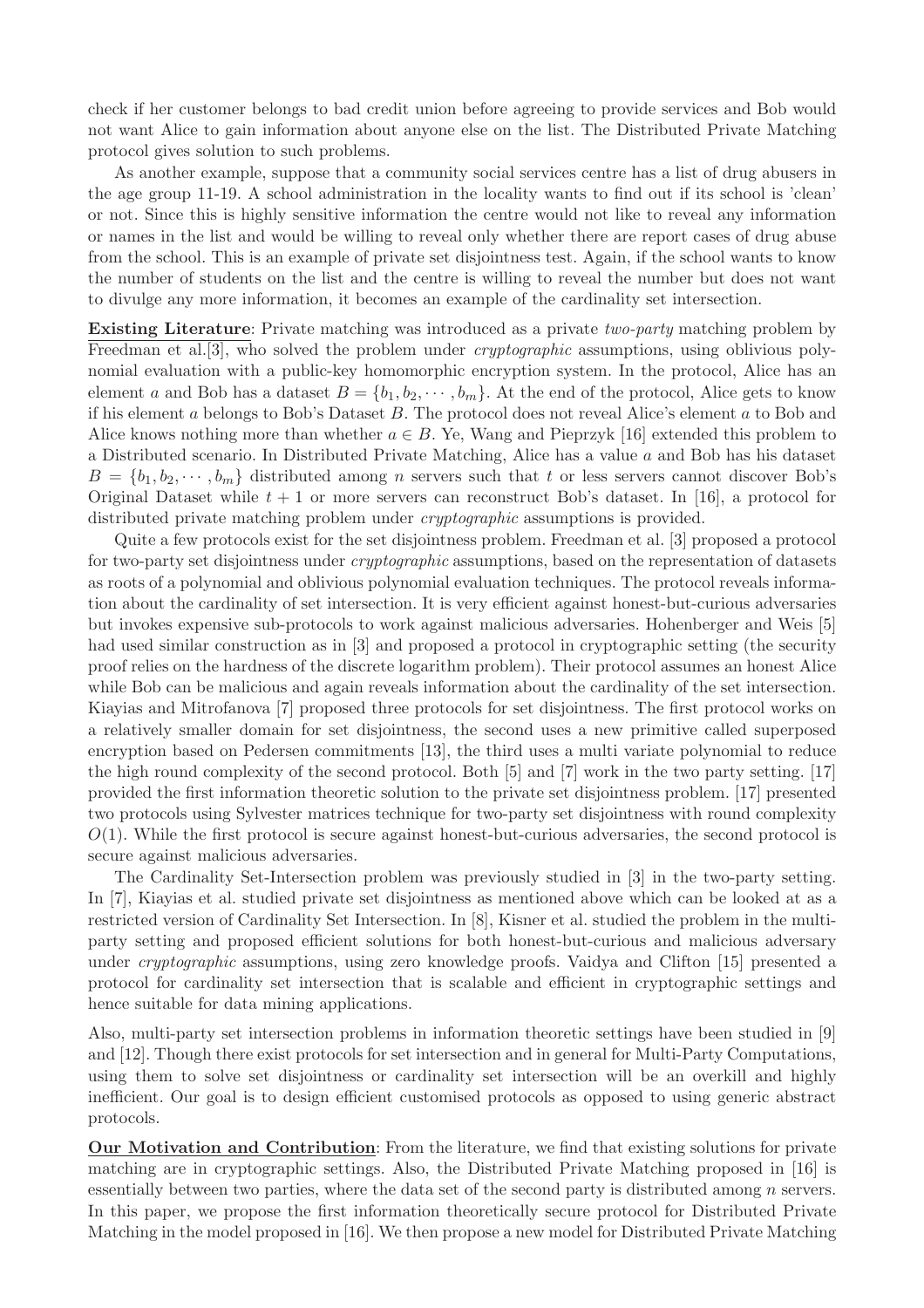in a multi-party setting. The distributed private matching in our new model can be looked at as a general n-party Private Matching, where each party has a dataset and Alice has a value  $a$  and wants to know if a belongs to any of the n datasets. Here, the parties distribute their datasets among themselves such that t or less parties cannot come together and gain information about any honest party's dataset. Thus the parties themselves act as the servers used in the 2-party setting. The n-party Distributed Private Matching is useful in many scenarios. For example, suppose there are  $n$  trading agencies who store information about the available resources in a region. This information is sensitive and to ensure its safety, they share it among each other, so that any set of  $t$  or less agencies cannot get the information of any other agency. Now assume that Alice is a trader interested in setting up a factory over this region but needs to know if she can get the necessary resources for her production from any of the trading agencies. But Alice does not want to reveal her requirements to the agencies till she can get a confirmation that they will be of help. In such a case,  $n$ -party Distributed Private Matching is helpful. We also propose an information theoretically secure protocol for *n*-party Distributed Private Matching, secure against a semi-honest adversary.

Set Disjointness has been handled in information theoretic setting previously [17], but only in a 2-party setting. We provide the first multi party information theoretically secure protocol for set disjointness, secure against a semi-honest adversary. In our model, there are  $n$  parties where each party's dataset is distributed among the n parties, such that  $t + 1$  or more parties need to come together to reconstruct the entire dataset, similar to our proposed model for n-party Distributed Private Matching.

Privacy law is the area of law concerned with the protection and preservation of the privacy rights of individuals. The law of privacy regulates the type of information which may be collected and how this information may be used. Many privacy rules and regulations like HIPAA, GLBA and SOX [10] exist that restrict companies from sharing their data as it is to other parties. For example, there could be a hospital database and there could be a vendor who wants to check if the technology used by his mobile results in complaints such as ear ache, headache etc. Also there could be a vendor who wants to check for multiple ailments which could result from the use of his product. So, he would like to find out if a threshold number of customers have complained of these ailments by checking with the hospital database. Also, the hospital's database would be governed by privacy rules like the ones mentioned above. Hence, this problem is an example for multi-party cardinality set intersection.

The existing solutions for Cardinality Set Intersection problem (both in 2-party and n-party setting) are in cryptographic settings. We provide the first multi party information theoretically secure protocol for Cardinality Set Intersection problem, secure against a semi-honest adversary.

Hence our contribution in this paper is to provide information theoretically secure protocols for Private Matching, Set Disjointness and Cardinality Set-Intersection in a multi-party setting against a semi-honest adversary. We also show how to adapt our protocols to work against an active adversary in the same model. To the best of our knowledge, this is the first work to address these problems in in a multi-party scenario, in information theoretic settings.

### 2 Model Definitions and Preliminaries

In this paper, we will be considering two different models. The first model is adapted from [16], while the second model is proposed by us. We provide a perfectly secure protocol for Two party distributed private matching problem in the first model, while we propose perfectly secure protocols for n-party distributed private matching, Cardinality Set Intersection and Set Disjointness in the second model. We now briefly discuss these models. We also give the details of various existing sub-protocol, used in this paper.

## 2.1 Model for 2-Party Distributed Private Matching [16]

Here Alice and Bob are two parties. Alice has a secret value  $a \in \mathbb{F}$  and Bob has a private dataset  $B = \{b^{(1)}, \ldots, b^{(m)}\},\$ consisting of m elements from a finite prime field  $\mathbb{F},$  where  $|\mathbb{F}| > n$ . The dataset of Bob is distributed among n servers in a manner as explained in section 2.5, where  $n \geq 2t+1$ . There exists a passive adversary with unbounded computing power, who can control at most t servers out of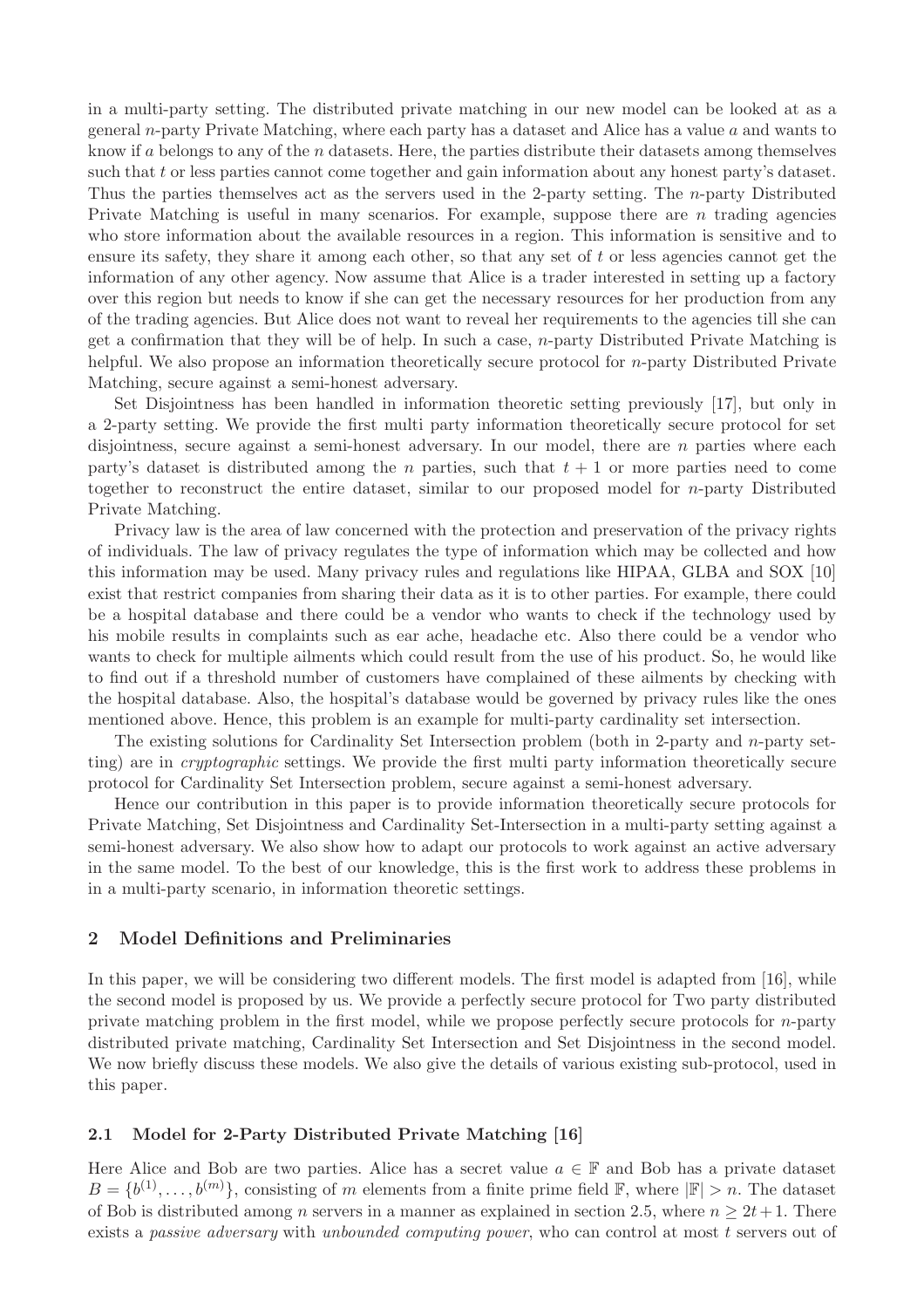the n servers. We assume that Alice does not interact with Bob directly. Instead Alice contacts the set of n servers to perform the private-matching operations. We assume also that no server colludes with Alice to cheat and only Alice learns the output of any operation. More precisely, the following conditions should hold [16]:

1. CORRECTNESS: If Alice and the servers honestly follow the steps of the protocol, then protocol works and Alice learns the correct result of the operation specified in the protocol.

2. ALICE'S SECURITY : If Alice is honest, then at the end of the protocol, the adversary controlling t servers should not get any information whatsoever about a.

3. BOB'S SECURITY : Provided that no server colludes with Alice, the protocol ensures that Alice does not get any extra information other than the output of the operation. In addition, any t or less servers should not able to find out any information about Bob's dataset.

# 2.2 Model for n-party Distributed Private Matching, Set Disjointness and Cardinality Set Intersection

Here we consider a complete synchronous network of n parties, denoted as  $\mathcal{P} = \{P_1, \ldots, P_n\}$ , who are pairwise connected by a secure channel. There exists a centralized adversary, having unbounded computing power, who can passively control at most  $t < n/2$  parties. This is a valid assumption as information theoretic MPC against a computationally unbounded  $t$ -active passive adversary is possible iff  $n \geq 2t + 1$  [2]. By passive adversary, we mean that all the parties under the control of adversary follow the prescribed steps of the protocol, but may try to learn *something extra* from the messages seen during the execution of the protocol. Each party  $P_i$  has a private data set  $B_i = \{b^{(i,1)}, \ldots, b^{(i,m)}\},$ consisting of m elements from a finite prime field  $\mathbb F$  where  $|\mathbb F| > n$  (the protocols presented in this paper will also work if the number of elements in each data set is different). All computation and communication in our protocols are done over F. To ensure the secrecy and distributed nature of datasets, each party  $P_i$  distributes his dataset among all other parties, as shown in Section 2.5 and Section 2.5. We now state the security definition, associated with n-party distributed private matching, Cardinality Set Intersection and Set Disjointness.

Security Definition for *n*-Party Distributed Private Matching Here Alice has an element  $a \in \mathbb{F}$ , whose presence she wants to check for in any of the n datasets. For this, she interacts with the n parties. As in [16], we assume that no party colludes with Alice and only Alice learns the output of any operation. More precisely, the following should hold as in [16]:

1. CORRECTNESS: If Alice and the parties honestly follow the steps of the protocol, then protocol works and Alice learns the correct result of the operation specified in the protocol.

2. ALICE'S SECURITY : If Alice is honest, then at the end of the protocol, the adversary controlling t parties should not get any information whatsoever about a.

3. Party's Security : Provided that no party colludes with Alice, the protocol ensures that Alice does not get any extra information other than the output of the operation. In addition, if  $P_i$  is honest, then his dataset  $B_i$  is secure against a passive adversary controlling at most  $t$  parties.

Security Definition for *n*-Party Set Disjointness Here the *n* parties want to know whether  $(B_1 \cap B_2 \cap \cdots \cap B_n) = \phi$  or not and nothing more. More specifically, the following conditions should be satisfied at the end of the protocol, even if  $t < n/2$  parties are passively corrupted by a computationally unbounded adversary:

1. CORRECTNESS: If the parties honestly follow the steps of the protocol, then they learn if  $(B_1 \cap B_2 \cap$  $\cdots \cap B_n$  =  $\phi$  or not.

2. PARTY'S SECURITY : The adversary should not get any extra information about the input and output of honest parties, other than what can be inferred by the input of t corrupted parties (i.e., the dataset of these parties) and the output of t corrupted parties (which is  $(B_1 \cap B_2 \cap \cdots \cap B_n) \stackrel{?}{=} \phi$ ).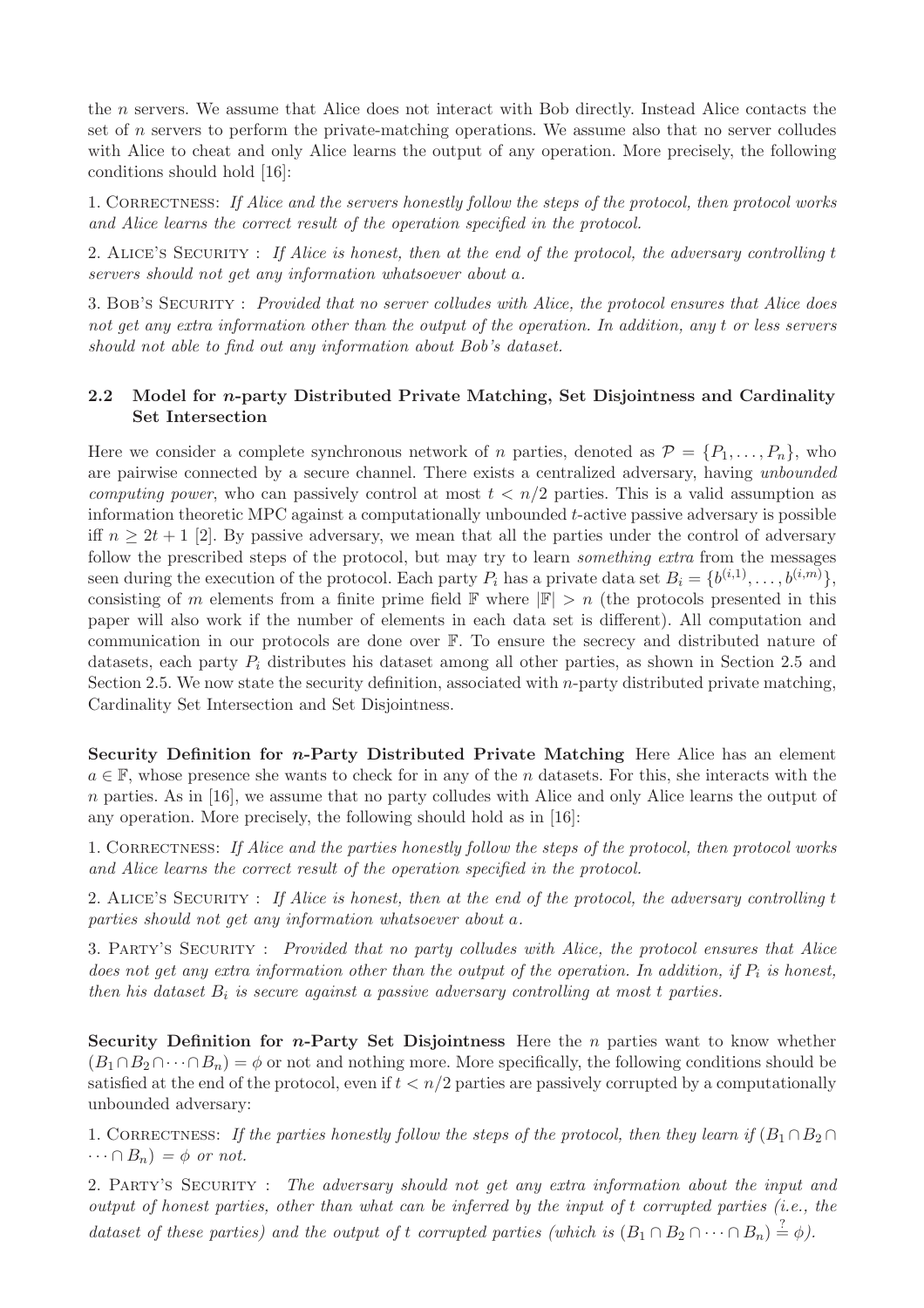Security Definition for n-Party Cardinality Set Intersection Here the parties want to know  $|B_1 \cap B_2 \cap \cdots \cap B_n|$  and nothing more. More specifically, the following conditions should be satisfied at the end of the protocol, even if  $t < n/2$  parties are passively corrupted by a computationally unbounded adversary:

1. CORRECTNESS: If the parties honestly follow the steps of the protocol, then the parties learn  $|B_1 \cap$  $B_2 \cap \cdots \cap B_n$ .

2. PARTY'S SECURITY : The adversary should not get any extra information about the input and output of honest parties, other than what can be inferred by the input of t corrupted parties (i.e., the dataset of these parties) and the output of t corrupted parties (which is  $|B_1 \cap B_2 \cap \cdots \cap B_n|$ ).

#### 2.3 Sharing a Value s Among n Parties

Consider the following problem: there exists a *dealer*  $D \in \mathcal{P}$ . D has a secret  $s \in \mathbb{F}$ , which he wants to share among  $P_1, \ldots, P_n$ , such that if t or less parties pool their shares, then they will know nothing about s. On the other hand, if  $t + 1$  or more parties pool their shares, then they can reconstruct s. This problem is called secret sharing. One of the methods to solve this problem is Shamir Secret Sharing [14], where to share s, D chooses a random polynomial  $f(x)$  of degree t, such that  $f(0) = s$ . D then gives  $P_i$  his share  $s_i = f(\alpha_i)$ , where each  $\alpha_i$  is a publicly known distinct element from F. To reconstruct s, each party produces his share  $s_i$ . Once all the n shares are available, anyone can interpolate the t degree polynomial  $f(x)$  passing through  $(\alpha_i, s_i)$ 's and hence reconstruct  $s = f(0)$ . It is easy to see that if t parties pool their shares, then they will know nothing about  $s$  [14].

**d-Sharing and its Properties** [1] We say a value  $s \in \mathbb{F}$  is d-shared among the parties in  $\mathcal{P}$ , if every (honest) party  $P_i \in \mathcal{P}$  is holding a share  $s_i$  of s, such that there exists a degree-d polynomial  $p(\cdot)$  with  $p(0) = s$  and  $p(\alpha_i) = s_i$  for every  $P_i \in \mathcal{P}$ . The vector of shares  $(s_1, \ldots, s_n)$  is called a d-sharing of s, and is denoted by  $[s]_d$ . In the rest of the paper, whenever we say that the parties have  $[s]_d$  for some  $s \in \mathbb{F}$ , we mean to say that each party is holding his share corresponding to d-sharing of s.

Shamir sharing is a t-sharing scheme and generates t-sharing  $[s]_t$  of secret s. Notice that Shamir sharing satisfies the following properties:

- 1.  $[a]_t + [b]_t = [a+b]_t$ , for any  $a, b \in \mathbb{F}$ .
- 2.  $[a]_t[b]_t = [ab]_{2t}$ , for any  $a, b \in \mathbb{F}$ .

Thus if the parties hold  $[a]_t$  and  $[b]_t$ , then they can locally generate  $[a + b]_t$ , without doing any communication, by simply adding their respective shares of  $a$  and  $b$ . On the other hand, if the parties simply multiply their respective shares of a and b, then this will generate  $[ab]_{2t}$ . To generate  $[ab]_t$  from  $[a]_t$  and  $[b]_t$ , we need to use the multiplication protocol specified in section 2.4.

#### 2.4 Multiplying Shared Values

Let a and b be two values, which are Shamir shared (i.e., t-shared) among  $P_1, \ldots, P_n$  using degree-t polynomials  $f(x)$  and  $g(x)$  respectively. Thus party  $P_i$  has shares  $a_i$  and  $b_i$  of a and b respectively. Then the parties  $P_1, \ldots, P_n$  can generate the Shamir shares of  $c = ab$  by using the multiplication protocol of [4] as follows: Let  $d_i = a_i b_i$ . Each party  $P_i$  Shamir share  $d_i$ , say using degree-t polynomial  $h_i(x)$ . This results in party  $P_i$  holding the share-share  $d_{1i}, \dots, d_{ni}$  of  $d_1, \dots, d_n$  respectively. Then from Lagrange's interpolation, the degree-t polynomial  $h(x) = \sum_{i=1}^{n} w_i h_i(x)$  is the polynomial that Shamir shares c, where

$$
w_i = \prod_{j=1, j \neq i}^{n} \alpha_j / (\alpha_j - \alpha_i)
$$
\n(1)

To get j<sup>th</sup> share of c, party  $P_j$  computes  $c_j = h(\alpha_j) = \sum_{i=1}^n w_i h_i(\alpha_j) = \sum_{i=1}^n w_i d_{ij}$ . It is easy to see that during this process, an adversary passively controlling at most  $t$  parties does not get any information about a, b and c [4]. Also, the method works only if  $n > 2t$  which holds in our case.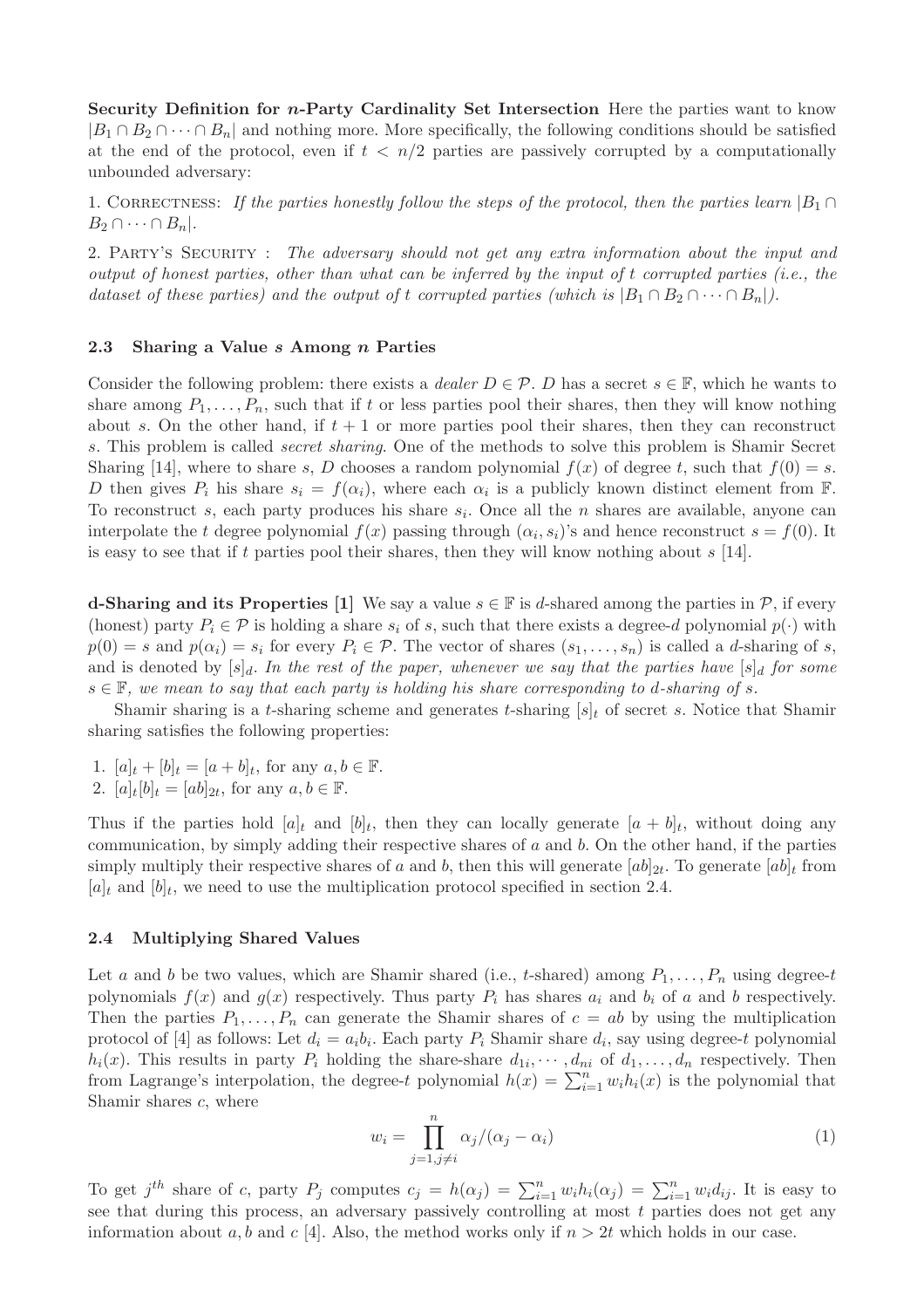**Lemma 1.** The above multiplication protocol communicates  $\mathcal{O}(n^2)$  field elements and takes one round of communication.

Proof: In the protocol, each party Shamir shares a value, which involves a communication complexity of  $O(n)$  field elements and one round of communication. Hence the lemma.

**Lemma 2.** Suppose the parties have  $[a^{(1)}]_t, \ldots, [a^{(\ell)}]_t$  and  $[b^{(1)}]_t, \ldots, [b^{(\ell)}]_t$ , where each  $a^{(l)}$  and  $b^{(l)}$ belongs to  $\mathbb F$  and  $\ell \geq 1$ . Then the parties can generate  $[a^{(l)}b^{(l)}]_t$ , for  $l = 1, \ldots, \ell$  in 1 communication round using the above multiplication protocol. On the other hand the parties can generate  $[a^{(1)} \dots a^{(\ell)}]_t$ in  $\log_2 \ell$  communication rounds.

PROOF: Computing  $[a^{(l)}b^{(l)}]_t$  for  $l = 1, ..., \ell$  will require 1 round because each  $a^{(l)}b^{(l)}$  is independent of the other and we can generate these products in parallel. On the other hand, generating  $[a^{(1)} \dots a^{(\ell)}]_t$ requires  $log_2 \ell$  communication rounds because we can multiply two operands at a time, say  $a_i$  and  $a_{i+\lfloor \frac{\ell}{2} \rfloor}$  for  $i=1,\cdots,\lfloor \frac{\ell}{2} \rfloor$ resulting products(after the first round) and multiply them in the next round and so on.  $\Box$  $\frac{\ell}{2}$ , and find their products in the first round and then make pairs among the

### 2.5 Dataset Distribution of Parties

In both the models, namely the one presented in section 2.1 and section 2.2, the parties distribute their dataset in a specif manner. We now give the details of how this is done.

Dataset Distribution for Two Party Distributed Private Matching Here Bob on having the data set  $B = \{b^{(1)}, \ldots, b^{(m)}\}$  does the following: Bob forms a polynomial  $F(x)$  such that the elements of his set B are roots of the polynomial (i.e.,)  $F(x) = \prod_{i=1}^{m} (x - b^{(i)}) = \sum_{i=0}^{m} C_i x^i$ , such that  $C_m$  $= 1.$  Bob then Shamir shares each  $C_i$  among the n servers. It is easy to see that even if t or less servers combine their shares, they will have no information about  $B$ . On the other hand,  $B$  can be reconstructed by pooling the shares of any  $t + 1$  or more servers.

Dataset Distribution for *n*-party Distributed Private Matching Here each party  $P_i$  on having a dataset  $B_i = \{b^{(i,1)}, \ldots, b^{(i,m)}\}$  distributes it in the following way:  $P_i$  forms a polynomial  $F_i(x)$ such that the elements of his set  $B_i$  are roots of the polynomial (i.e.,)  $F_i(x) = \prod_{j=1}^m (x - b^{(i,j)}) =$  $\sum_{j=0}^m C^{(i,j)}x^j$ , such that  $C^{(i,m)} = 1$ . Party  $P_i$  then Shamir shares each  $C^{(i,j)}$  among the *n* parties. It is easy to see that even if  $t$  or less parties combine their shares, they will have no information about  $B_i$ . On the other hand,  $B_i$  can be reconstructed by pooling the shares of any  $t+1$  or more servers.

Dataset Distribution for n-party Set Disjointness and Cardinality Set Intersection Here each party  $P_i$  on having dataset  $B_i = \{b^{(i,1)}, \ldots, b^{(i,m)}\}$ , distributes it in the following way: for  $j =$  $1, \ldots, m$ , party  $P_i$  Shamir shares  $b^{(i,j)}$  among the parties in  $P$ . Since each element in the dataset is individually shared using a *t*-degree polynomial, it implies that if  $P_i$  is honest, then each element of his dataset  $B_i$  is secure against a passive adversary controlling at most t parties. Moreover, any set of  $t+1$  or more parties can reconstruct  $B_i$  by pooling their shares.

#### 2.6 Checking If a Shared Value is Zero

Nishide and Ohta [11] present an efficient and deterministic protocol to check if a shared value is zero or not. More specifically, the protocol takes  $[s]_t$  as input, where s is shared using Shamir sharing and outputs the following:

- 1. If  $s = 0$ , then the protocol generates  $[1]_t$ .
- 2. If  $s \neq 0$ , then the protocol generates  $[0]_t$ .

The protocol performs 81l multiplications of shared values, where  $l = \log(|\mathbb{F}|)$  and takes 8 rounds. In the rest of the paper, we use this protocol for testing if a shared value is zero. We shall henceforth refer to this protocol as TEST-IF-ZERO.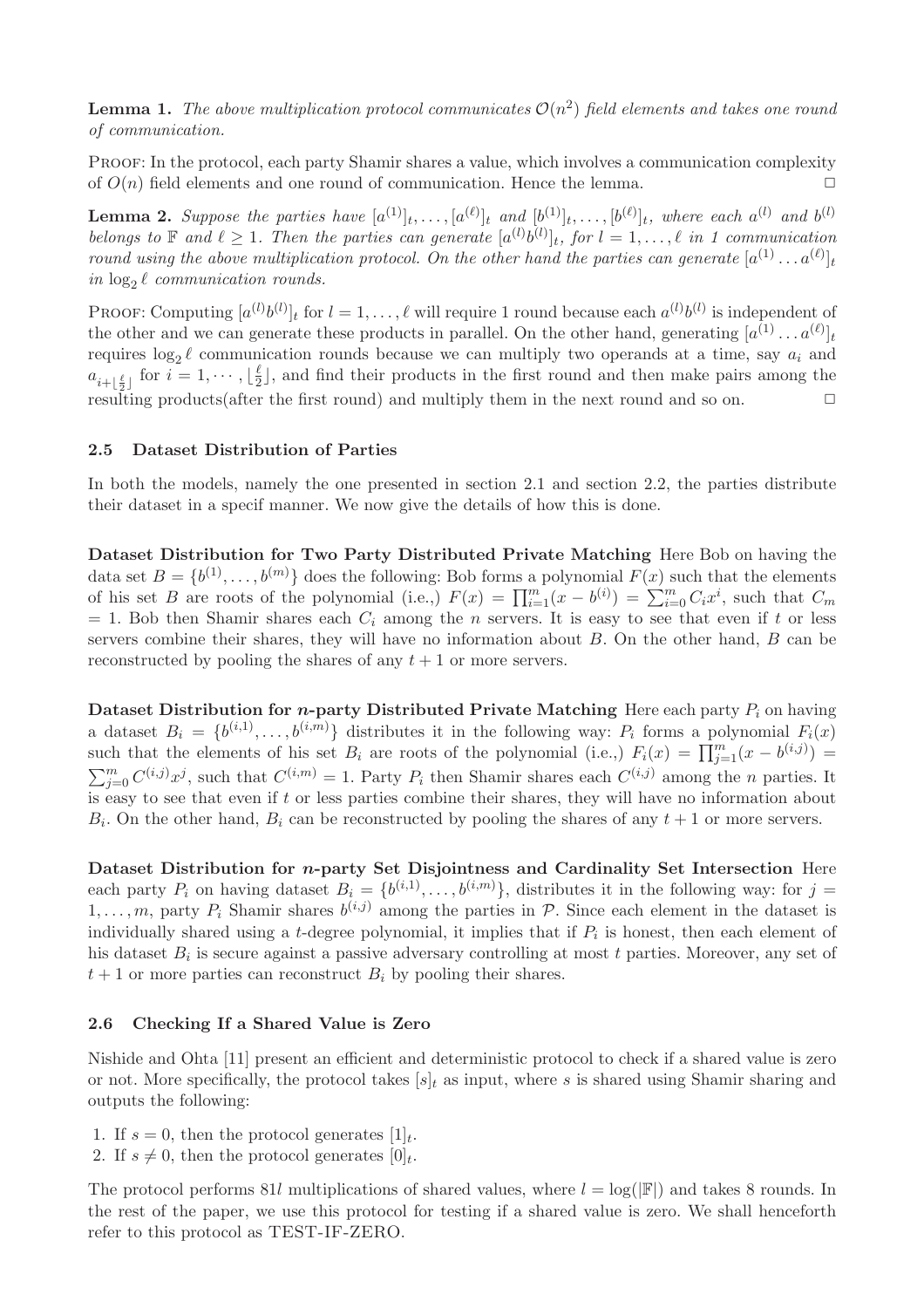Remark 1. The TEST-IF-ZERO protocol of [11] is a deterministic protocol, without any error, which we use in the rest of this paper. A drawback of this protocol is that it performs very large number of multiplications. In the last section of this paper, we present a simple protocol for testing if a shared value is zero, involving significantly less number of multiplications. However, this protocol is probabilistic and gives the correct output, except with an error probability of  $\frac{1}{\mathbb{F}}$ .

# 3 Two-Party Distributed Private Matching Protocol

Recall that in the 2-party distributed private matching, Bob has a private data set  $B$  of  $m$  elements, which he has distributed among n servers, say  $S_1, \ldots, S_n$ , as explained in section 2.5. Alice has a secret element  $a \in \mathbb{F}$ , whose presence she wants to check in Bob's dataset. For this she interacts with the servers. We now present a perfectly secure protocol for this problem. Before proceeding further, we give the following trivial lemma:

# **Lemma 3.** The value a belongs to B iff  $F(a) = 0$ , where  $F(x) = \prod_{i=1}^{m} (x - b^{(i)}) = \sum_{i=0}^{m} C_i x^i$ .

PROOF: The proof is obvious and it follows from the definition of  $F(x)$ .

The high level idea of the protocol is as follows: Alice first Shamir shares the values  $a, \ldots, a^m$  among n servers. Hence all the servers, apart from having the shares of the coefficients of  $F(x)$ , now also have the shares of  $a, \ldots, a^m$ . The servers then compute the Shamir shares of  $V_j = C_j a^j$  for  $1 \leq j \leq m$ , using the multiplication protocol (see section 2.4). Since  $F(a) = \sum_{j=0}^{m} V_j$ , by a linear combination of all the shares that a server has, each server gets his share of  $F(a)$ . Till this point, the servers have generated the Shamir shares of  $F(a)$ . Now if the servers give their shares of  $F(a)$  to Alice, then Alice could reconstruct  $F(a)$  and find whether a belongs to B. But directly revealing  $F(a)$  to Alice will violate Bob's security, as Alice would come to know about one point on  $F(x)$ .

Since Alice wants to know only if  $a \in B$  or not, all we need to find out is if  $F(a) = 0$  or not. For this, all the servers run the TEST-IF-ZERO protocol on the shares of  $F(a)$  and reconstruct the output towards Alice. If the output is one then Alice concludes that  $F(a) = 0$ , otherwise  $F(a) \neq 0$ . Accordingly, Alice concludes that a belongs (does not belong) to B. The protocol called 2-party DPMP is formally given in the following table:

### 2-Party DPMP

#### Setup Phase:

Alice Shamir shares  $a, \ldots, a^m$  among n servers. Bob distributes his dataset  $B = \{b^{(1)}, \ldots, b^{(m)}\}$  among n servers as explained in section 2.5. Let  $F(x) = \prod_{j=1}^{m} (x - b^{(j)}) = \sum_{j=0}^{m} C_j x^j$ . Thus the parties have  $[C_j]_t$  for  $j = 0, \ldots, m$ .

#### Computation (by each server):

1. The servers compute  $[V_j]_t = [C_j a^j]_t$  for  $1 \le j \le m$  using the multiplication protocol described in section 2.4.

2. The servers then compute  $[F(a)]_t = [V_1]_t + \ldots + [V_m]_t$ .

3. Finally the servers run the protocol TEST-IF-ZERO on  $[F(a)]_t$  to generate  $[v]_t$ , where  $v = 1(0)$ , if  $F(a) = 0(\neq 0)$ . Reconstruction Phase:

The servers give their shares of v to Alice. Alice reconstruct v and checks if  $v = 1$ . If  $v = 1$ , then  $a \in B$  else  $a \notin B$ .

Before proceeding further to prove the properties of 2-Party DPMP, we make the following claim.

*Claim.* In protocol 2-Party DPMP if Alice is honest, then a passive adversary controlling at most  $t$ servers does not get any information about a even after knowing t shares of  $a, \ldots, a^m$ .

Proof: The proof follows easily from the properties of Shamir sharing and simple linear algebra. For a complete proof, see  $APPENDIX A$ .

### Lemma 4. Protocol 2-party DPMP satisfies the properties of 2-party distributed private matching.

PROOF: The CORRECTNESS property is trivial. The secrecy of Bob's dataset against a passive adversary controlling at most t servers follows from the properties of Shamir sharing. The secrecy of Bob's data set against a passive Alice follows from the secrecy of TEST-IF-ZERO. Finally, secrecy of Alice's a follows from Claim 3.  $\Box$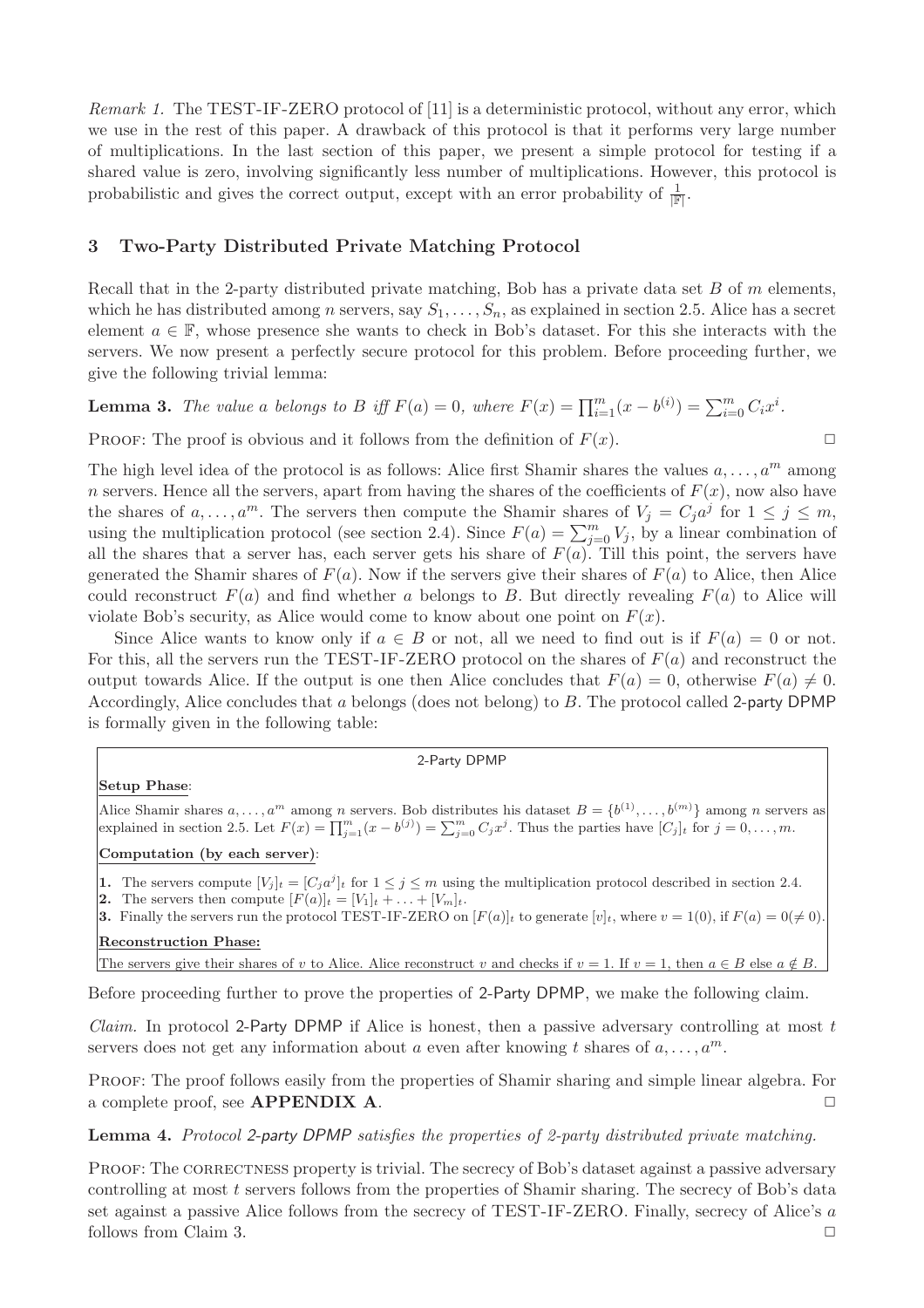**Lemma 5.** Protocol 2-party DPMP communicates  $O(n^2m)$  field elements and involves one invocation of TEST-IF-ZERO. The protocol takes two rounds.

PROOF: In the setup phase, the parties communicates  $\mathcal{O}(nm)$  field elements for data set distribution. In the computation phase, there are m multiplications and hence it communicates  $\mathcal{O}(n^2m)$  field elements. Since all the multiplications are independent, by lemma 2 it can be done in parallel in one round. Moreover, setup phase takes one round.  $\Box$ 

# 4 n-Party Distributed Private Matching Protocol

We now present a perfectly secure protocol called n-party DPMP for distributed private matching in  $n$ -party settings. For this, we use the model presented in section 2.2. Recall that in this model, there are *n* parties denoted as  $\mathcal{P} = \{P_1, \ldots, P_n\}$ , where each  $P_i$  has a private dataset  $B_i = \{b^{(i,1)}, \ldots, b^{(i,m)}\}$ represented using  $F_i(x) = \prod_{j=1}^m (x - b^{(i,j)}) = \sum_{j=0}^m C^{(i,j)} x^j$ . Moreover, the dataset  $B_i$  is Shamir shared among the *n* parties; i.e., the parties hold  $[C^{(i,j)}]_t$ , for  $i = 1, ..., n$  and  $j = 0, ..., m$  (see Section 2.5). Alice has a secret element a. Alice wants to know if  $a \in (B_1 \cup \ldots \cup B_n)$ . Before proceeding further, we give the following lemma.

**Lemma 6.**  $a \in (B_1 \cup B_2 \cup \cdots \cup B_n)$  iff at least one of the  $F_i(a) = 0$ .

The high level idea of protocol n-party DPMP is as follows: Alice first Shamir shares the values  $a, \ldots, a^m$ among *n* servers. Thus parties hold  $[a^j]_t$  for  $j = 1, \ldots, m$ . The parties then compute  $[V^{(i,j)}]_t =$  $[C^{(i,j)}a^j]_t$  using the multiplication protocol. The parties then compute the Shamir shares of  $[F_i(a)]_t =$  $\sum_{j=0}^m [V^{(i,j)}]_t$ . Since shamir sharing is linear, this can be done locally. The parties then compute  $[F(a)]_t$ where

$$
F(a) = \prod_{i=0}^{n} F_i(a)
$$
\n
$$
(2)
$$

After this step, the parties have  $[F(a)]_t$ . To ensure that no more information is revealed to Alice than what is necessary, the parties run the TEST-IF-ZERO protocol on  $[F(a)]_t$  and reconstruct the output towards Alice, so that Alice gets to know only if  $F(a)$  is zero or not and nothing more. Alice checks if the reconstructed value is 0 or not to find if  $a \in (B_1 \cup B_2 \cup \cdots \cup B_n)$ . Protocol n-party DPMP is formally given in the following table.

#### n-Party DPMP

#### Setup Phase:

Alice shamir shares  $a, a^2, a^3, \cdots, a^m$  among the *n* parties and each party  $P_i$  for  $1 \le i \le n$  distributes his dataset  $B_i$  using the polynomial  $F_i(x) = \sum_{j=0}^m C^{(i,j)} x^j$  among n parties using Dataset Distribution scheme described in section 2.5. Thus the parties have  $[a^j]_t$  for  $1 \leq j \leq m$  and  $[C^{(i,j)}]_t$  for  $1 \leq i \leq n$  and  $0 \leq j \leq m$ .

Local Computation (by each party):

**1.** The parties compute  $[V^{(i,j)}]_t = [C^{(i,j)}a^j]_t$  for  $0 \le j \le m$  and  $1 \le i \le n$  and compute  $[F_i(a)]_t = \sum_{j=0}^m [V^{(i,j)}]_t$ .

**2.** The parties compute  $[F(a)]_t = \prod_{i=1}^n [F_i(a)]_t$  by running the multiplication protocol specified in section 2.4.

3. The parties now run the protocol TEST-IF-ZERO on  $[F(a)]_t$  to generate  $[v]_t$ , where  $v = 1(0)$ , if  $F(a) =$  $0 \neq 0$ .

**Reconstruction Phase:** The parties give their shares of v to Alice. Alice reconstructs v and checks if  $v = 1$ . If  $v = 1$ , then  $a \in B_1 \cup B_2 \cup \cdots \cup B_n$  else  $a \notin B_1 \cup B_2 \cup \cdots \cup B_n$ 

Lemma 7. Protocol n-party DPMP satisfies the properties of n-party distributed private matching.

PROOF: Follows directly from the protocol steps and properties of Shamir sharing and TEST-IF-ZERO protocol. □

**Lemma 8.** Protocol n-party DPMP communicates  $\mathcal{O}(n^3m)$  field elements and executes one instance of TEST-IF-ZERO. The protocol involves  $\mathcal{O}(\log(n))$  communication rounds.

PROOF: The communication complexity is easy to analyze. In setup phase,  $\mathcal{O}(nm)$  values are t shared and it communicates  $\mathcal{O}(n^2m)$  field elements. During computation phase, in step 1, we first do nm multiplications simultaneously which can be done in 1 round. In step 2,  $n$  shared values need to be multiplied. Since these values are dependant, the multiplications totally take  $\mathcal{O}(\log(n))$  communication rounds and communicates  $\mathcal{O}(n^3m)$  field elements by lemma 1 and lemma 2.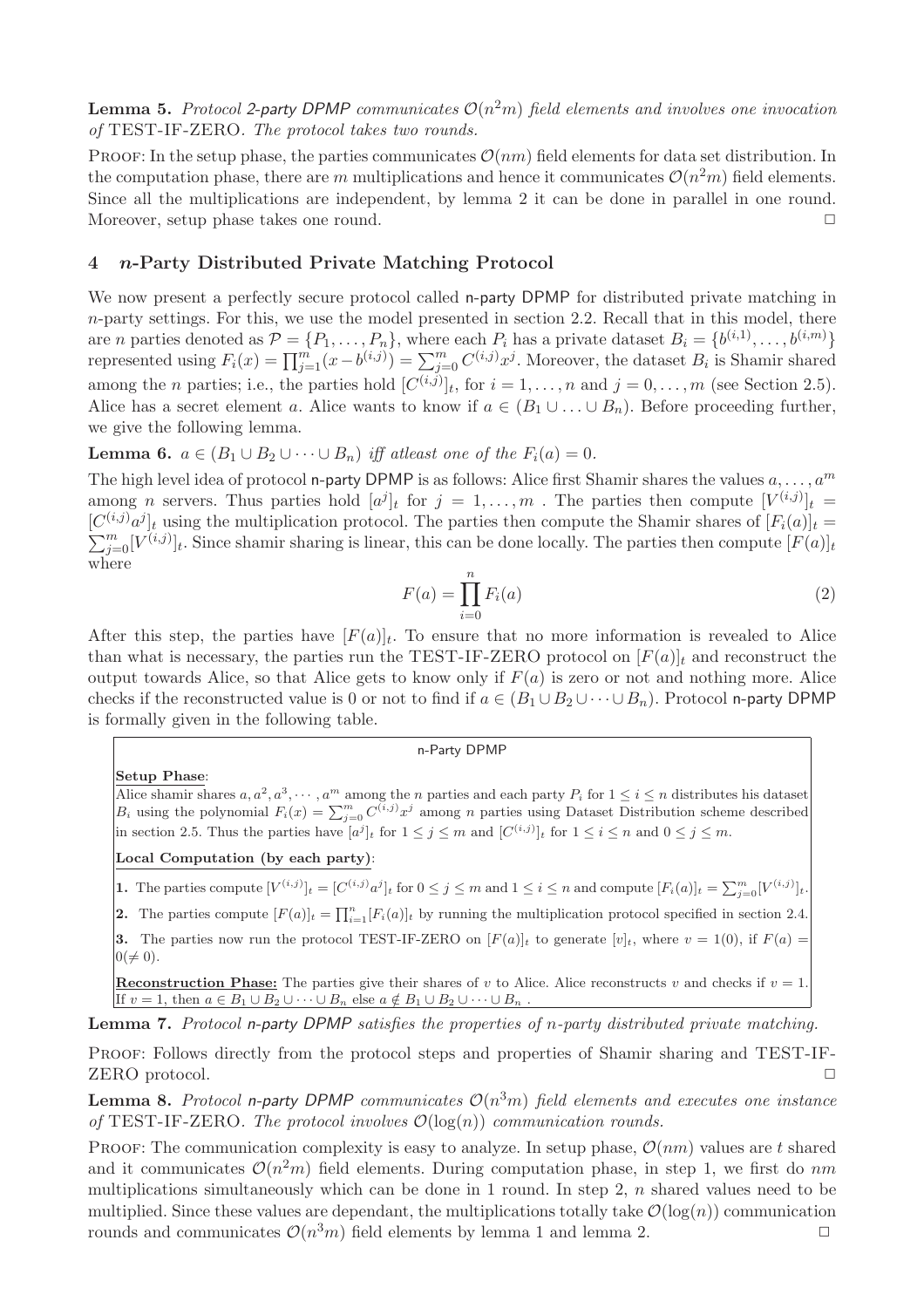# 5 n-Party Set Disjointness Protocol

We now present a perfectly secure protocol called *n*-party Set Disjointness for *n*-party set disjointness problem. Recall that in this problem, there are n parties  $\mathcal{P} = \{P_1, \ldots, P_n\}$ , where each  $P_i$  has a private dataset  $B_i = \{b^{(i,1)}, \ldots, b^{(i,m)}\}$ . Moreover, each  $b^{(i,j)}$  is Shamir shared among the *n* parties for  $j = 1, \ldots, m$ . Thus the parties hold  $[b^{(i,j)}]_t$ . The parties want to know if  $B_1 \cap \ldots \cap B_n = \phi$  or not. We first present a protocol called Gen- $E^l$ , which we will later use in solving the *n*-party set disjointness as well as cardinality set intersection problem.

# 5.1 Protocol Gen- $E^l$

In this section we give a protocol that helps in solving the set cardinality and disjointness problems. We call this protocol as  $Gen-E^l$ , which generates shares of  $E^l$  (which we will define subsequently). We first observe that,  $(B_1 \cap \cdots \cap B_n) \subseteq B_r$  for any  $1 \leq r \leq n$ . Hence we fix a party  $P_r \in \mathcal{P}$  as reference and refer to the elements of his dataset as  $\{a^1, \ldots, a^m\}$  for convenience. Now we check if some element of  $B_r$  is present in the the dataset of each party in  $P \setminus P_r$ . If there exists any such element  $a^l \in \{a^1, \ldots, a^m\}$ , then the sets  $B_i$ 's are not disjoint. Protocol Gen- $E^l$  checks for the presence of any such element  $a^l$ .

### Setup Phase:

**1.** Each party  $P_i$  on having dataset  $B_i = \{b^{(i,1)}, \ldots, b^{(i,m)}\}$  Shamir shares each  $b^{(i,j)}$ . Thus the parties hold  $[b^{(i,j)}]_t$ , for  $1 \leq i \leq n$  and  $1 \leq j \leq m$ .

 ${\sf Gen\text{-}}E^{l}$ 

2. The parties fix one arbitrary party among them as the reference, say, the lowest index party,  $P_1$ . For the ease of presentation, let  $\{a^1, \ldots, a^m\}$  denote the element of  $P_1$ 's dataset.

#### Computation (by each party):

**1.** The parties first compute  $[V^{(l,i,j)}]_t = [b^{(i,j)}]_t - [a^l]_t$  for  $i = 2, ..., n, j = 1, ..., m$  and  $l = 1, ..., m$ .

**2.** The parties use the multiplication protocol to generate  $[C^{(i,l)}]_t = \prod_{j=1}^{j=m} [V^{(l,i,j)}]_t$  for  $i = 2, \ldots, n$  and  $l = 1, \ldots, m$ .

**3.** The parties then compute  $[E^l]_t = \sum_{i=2}^{i=n} [C^{(i,l)}]_t$ .

**Lemma 9.** If  $E^l = 0$  is zero, then the element  $a_l \in B_1$  is also present in  $(B_1 \cap \cdots \cap B_n)$ .

PROOF : The proof follows easily from the protocol steps.  $\Box$ 

**Lemma 10.** Protocol Gen-E<sup>l</sup> communicates  $\mathcal{O}(n^3m^2)$  field elements in setup phase. The protocol takes  $\mathcal{O}(\log(nm^2))$  communication rounds.

PROOF: The communication complexity and the number of multiplications is easy to analyze. Since there are  $nm^2$  multiplications and all of them are dependent, from Lemma 2, the number of rounds needed to perform these multiplications is  $\mathcal{O}(\log(nm^2))$ . )).  $\Box$ 

### 5.2 Protocol for Multi Party Set Disjointness

To compute multi party set disjointness, the parties first execute protocol Gen- $E^l$  to generate  $[E^l]_t$ for  $l = 1, \ldots, m$ . The parties then compute  $[E]_t = \prod_{l=0}^{l=m} (E^l)$  by using the multiplication protocol. The parties then execute TEST-IF-ZERO on  $[E]_t$  to generate  $[v]_t$ . Finally v is reconstructed by each party, after which the parties conclude whether the sets are disjoint or not.

|  |  | $n$ -party Set Disjointness |
|--|--|-----------------------------|
|--|--|-----------------------------|

**1.** The parties run protocol **Gen**- $E^l$  to generate  $[E^l]_t$  for  $l = 1, ..., m$ .

**2.** The parties now run multiplication protocol to compute  $[E]_t = \prod_{l=1}^{l=m} ([E^l]_t)$ .

**3.** The parties then run the TEST-IF-ZERO protocol on  $[E]_t$  to generate  $[v]_t$ .

### Reconstruction Phase:

The parties produce their respective share of v. Once v is reconstructed, the parties check if  $v = 0$  or 1. If  $v = 0$ , then  $(B_1 \cap \cdots \cap B_n) = \phi$  else  $(B_1 \cap \cdots \cap B_n) \neq \phi$ .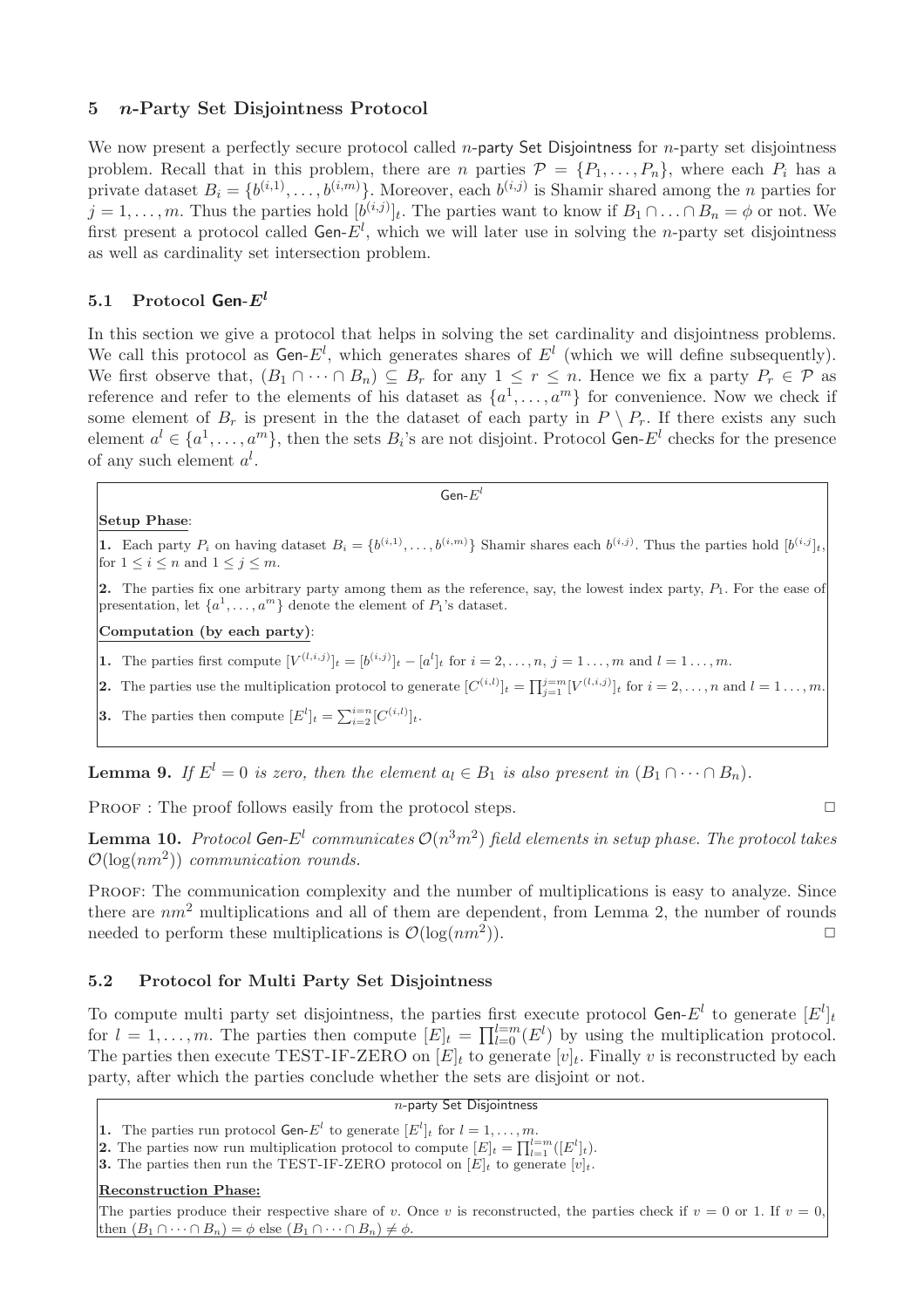Lemma 11. Protocol n-party Set Disjointness satisfies the properties of n-party set disjointness.

PROOF: The proof follows easily from the protocol steps, properties of protocol Gen- $E<sup>l</sup>$  and Shamir secret sharing.  $\Box$ 

**Lemma 12.** Protocol n-party Set Disjointness communicates  $\mathcal{O}(n^3m^2 + n^2m)$  field elements, and executes one instance of TEST-IF-ZERO. The protocol takes  $\mathcal{O}(\log(nm^2) + \log(m))$  communication rounds.

PROOF: Communication complexity is easy to analyze. In the protocol, Gen- $E^l$  performs  $nm^2$  multiplications. Computing  $[E]_t$  require m multiplications. Hence the total number of multiplications done is  $(nm^2 + m)$ . Since these multiplications are dependent, we require  $\mathcal{O}(\log(nm^2) + \log(m))$  rounds to perform them. It is easy to see that protocol executes one instance of TEST-IF-ZERO.

# 6 n-Party Cardinality of Set Intersection

We now present a perfectly secure protocol called *n*-party Cardinality Set Intersection for *n*-party cardinality set intersection. Recall that in this problem, there are n parties  $\mathcal{P} = \{P_1, \ldots, P_n\}$ , where each  $P_i$  has a private dataset  $B_i = \{b^{(i,1)}, \ldots, b^{(i,m)}\}$ . Moreover, each  $b^{(i,j)}$  is Shamir shared among the n parties for  $j = 1, \ldots, m$ . Thus the parties hold  $[b^{(i,j)}]_t$ . The parties want to only know the value  $|B_1 \cap \cdots \cap B_n|$  and nothing more. Protocol *n*-party Cardinality Set Intersection is formally given in the following table.

 $n$ -party Cardinality Set Intersection

**1.** The parties run the protocol **Gen-** $E^l$  to generate the  $[E^l]_t$  for  $l = 1, ..., m$ .

2. For  $l = 1, \ldots, m$ , the parties run TEST-IF-ZERO on  $[E^l]_t$  to generate  $[v^l]_t$ .

**3.** The parties then compute  $[v]_t = \sum_{l=1}^{l=m} [v^l]_t$ .

**Reconstruction Phase:** All the parties produce their respective shares of  $v$  to reconstruct  $v$ . The value  $v$  is  $||B_1 \cap \cdots \cap B_n||$ 

Lemma 13. Protocol n-party Cardinality Set Intersection satisfies the properties of n-party cardinality set intersection.

Proof: The security of honest parties' dataset is satisfied because the elements of the dataset of honest parties are Shamir and hence are safe against a passive adversary having control over t parties. Also the final outcome of the protocol is only the cardinality of  $(B_1 \cap \cdots \cap B_n)$  and not anything more. The correctness property follows from Lemma 9 and protocol steps.  $\Box$ 

 ${\bf Lemma}$  14.  $\it Protocol$  n-party Cardinality Set Intersection  $communicates$   ${\cal O}(n^3m^2)$  field elements and invokes m instances of TEST-IF-ZERO protocol. The protocol has a round complexity of  $\mathcal{O}(\log(nm^2))$ .

PROOF: The protocol communicates  $\mathcal{O}(n^2m)$  field elements for sharing the datasets and does  $nm^2$ multiplications. Since all the multiplications are dependent, from Lemma 2, it takes  $\mathcal{O}(\log(nm^2))$ communication rounds to perform them. From protocol, we can clearly see that it involves m invocations of TEST-IF-ZERO protocol.  $\Box$ 

# 7 A Simple Protocol for Checking if a Shared Value is Zero

In section 2.6, we gave the details of protocol TEST-IF-ZERO, which checks whether a shared value is zero or not. The protocol is used in all our protocols as a black-box. However, protocol TEST-IF-ZERO involves a large number of multiplications. We now present a protocol new-TEST-IF-ZERO, which takes  $[a]_t$  as an input and produces  $[V]_t$  as the output, where  $a \in \mathbb{F}$  is a random value. The protocol has the following properties:

1. If  $a = 0$ , then  $V = 0$ .

2. If  $V = 0$ , then except with probability  $\frac{1}{\mathbb{F}}$ ,  $a = 0$ .

3. If  $a \neq 0$  then except with probability  $\frac{1}{\mathbb{F}|}, V$  can be any random non-zero value.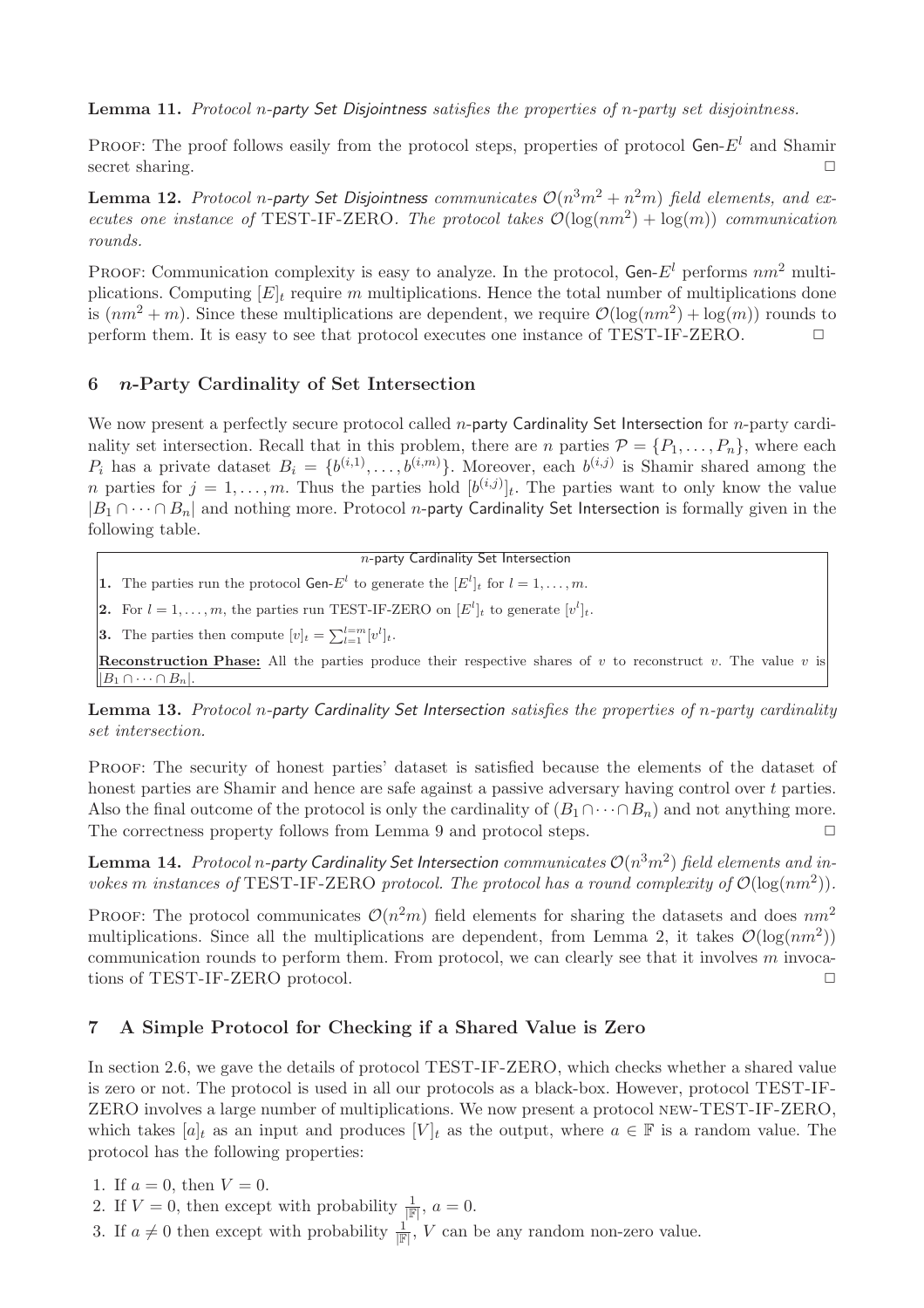- 4. Even if V is reconstructed by each party, a passive adversary controlling at most t parties/servers will have no information about a.
- 5. The protocol performs significantly less number of multiplications in comparison to protocol TEST-IF-ZERO.

The protocol is formally given in the following table.

## Setup Phase:

**1.** Each party  $P_i$  chooses a random value  $r^{(i)} \in \mathbb{F}$  and Shamir shares  $r^{(i)}$ . So now the parties have  $[a]_t$  and  $[r^{(i)}]_t$  for  $1 \leq i \leq n$ .

new-TEST-IF-ZERO

Computation (by each party):

**1.** The parties compute  $[R]_t = \sum_{i=1}^n [r^{(i)}]_t$ .

2. The parties compute  $[V]_t = [R]_t[a]_t$  by using the multiplication protocol.

### Reconstruction Phase:

The parties reconstruct the value V. If V is non-zero, then the parties conclude that a is also non-zero. If V is 0, then the parties conclude that a is 0 with very high probability.

Lemma 15. Protocol new-TEST-IF-ZERO satisfies all the properties mentioned above.

**PROOF:** Before proceeding further, we first note that  $R = \sum_{i=1}^{n} r^{(i)}$  is completely random. This is because at least one  $r^{(i)}$  in R is shared by an honest  $P_i$  and hence  $r^{(i)}$  is random, implying that R is also random. It is easy to see that if  $a = 0$  then  $V = Ra$  will be also zero. Thus if  $V = 0$ , the probability that  $a \neq 0$  is same as the probability  $R = 0$ , which is  $\frac{1}{\mathbb{F}}$ . Moreover, if  $a \neq 0$ , then except with probability  $\frac{1}{\mathbb{F}}$ , V can be any random value. This is because R can be any random value. If a passive adversary knows t shares of a, then even after knowing  $V = Ra$ , the value a remains information theoretically secure due to the random  $R$ . Finally it is easy to see that the protocol performs only one multiplication.  $\Box$ 

# 7.1 Application of Protocol new-TEST-IF-ZERO

By seeing the properties of protocol new-TEST-IF-ZERO, we find that it be used as a substitute of TEST-IF-ZERO in any protocol, where we just want to know whether the shared value  $\alpha$  is zero or not. In protocols 2-Party DPMP, n-party DPMP and n-party Set Disjointness, protocol TEST-IF-ZERO was used to just check whether a shared value a is zero or not. So we can replace TEST-IF-ZERO with our new protocol new-TEST-IF-ZERO in 2-Party DPMP, n-party DPMP and n-party Set Disjointness. Since new-TEST-IF-ZERO requires less number of multiplications than TEST-IF-ZERO, the resultant protocols for 2-Party DPMP, n-party DPMP and  $n$ -party Set Disjointness becomes more efficient. However, since protocol new-TEST-IF-ZERO involves a negligible error probability, the resultant protocols for 2-Party DPMP, n-party DPMP and  $n$ -party Set Disjointness will also now involve a negligible error probability in correctness.

Notice that we cannot use our new protocol new-TEST-IF-ZERO as a substitute of TEST-IF-ZERO in protocol *n*-party Cardinality Set Intersection. This is because if  $a \neq 0$ , then NEW-TEST-IF-ZERO outputs  $[V]_t$ , where except with probability  $\frac{1}{\mathbb{F}}$ , V can be any random non-zero value. On the other hand, protocol TEST-IF-ZERO would output  $[0]_t$  in this case. Now in protocol nparty Cardinality Set Intersection, the parties added the outcome of each instance of TEST-IF-ZERO to count the number of elements in the intersection of  $n$  sets. However, the parties cannot do so if TEST-IF-ZERO is replaced by new-TEST-IF-ZERO.

# 8 Some Optimization Issues

### 8.1 Further Reduction of Communication Complexities

In all our protocols, we have used the multiplication protocol of [4], which communicates  $\mathcal{O}(n^2)$ field elements to generate the t-sharing of the product of two t-shared values, in the presence of a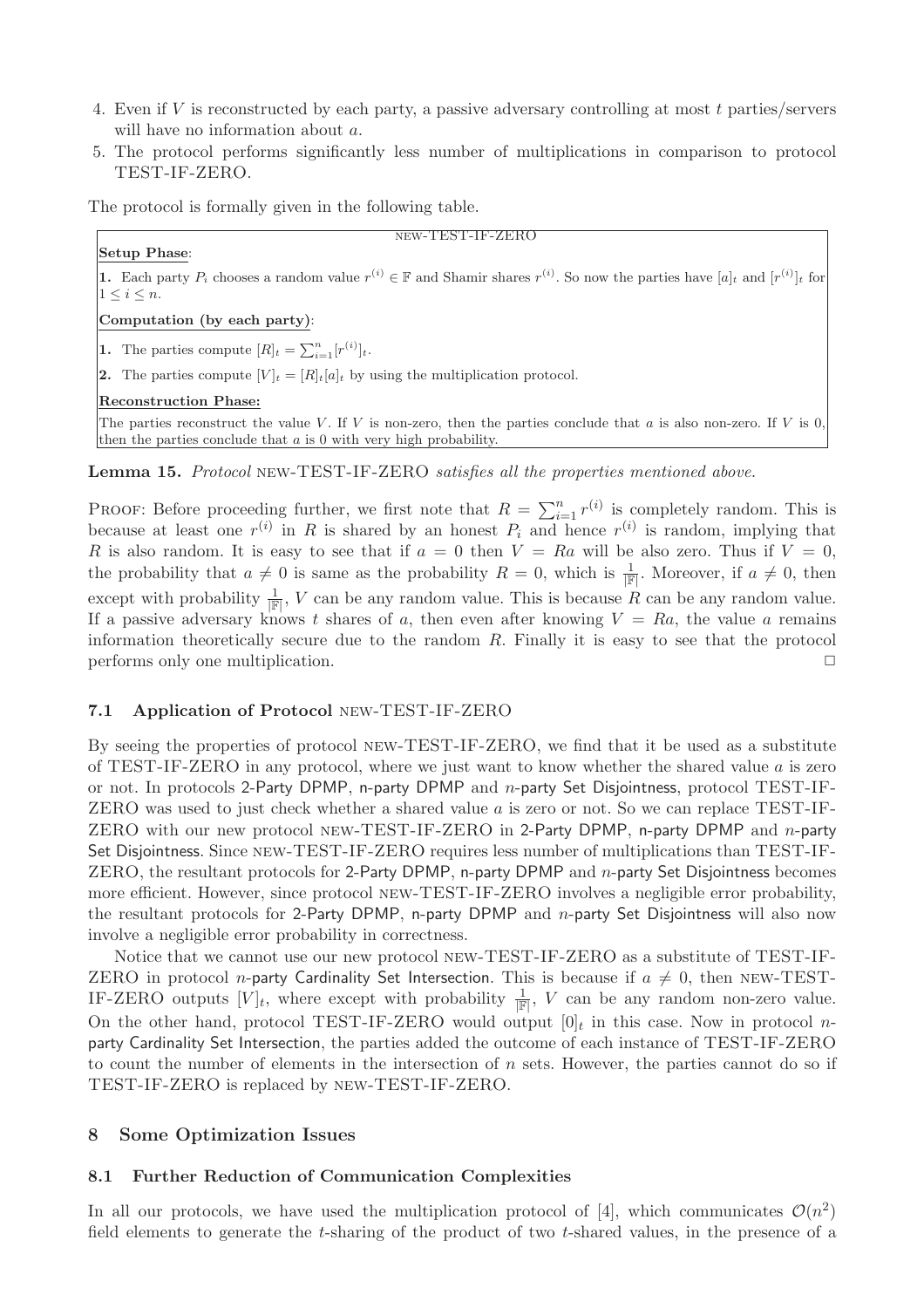computationally unbounded passive adversary, controlling  $t < n/2$  parties/servers. To further optimise the communication complexity of our protocols, we can use the multiplication protocol in [1]. In [1] the authors have presented a perfectly secure multiplication protocol tolerating a t-active malicious adversary. The MPC protocol of [1], when executed with  $n = 2t + 1$  parties, in the presence of a passive adversary, controlling at most t parties, will communicate  $\mathcal{O}(n)$  field elements to generate the t-sharing of the product of two t-shared values. Moreover, the protocol will take  $\mathcal{O}(1)$  communication rounds.

### 8.2 Adapting our Protocols to Work Against Malicious Adversary

All our protocols can be extended to work against a *t*-active malicious adversary  $\frac{4}{7}$ , having unbounded computing power, by doing the following steps:

- 1. Taking  $n = 3t + 1$ , instead of  $n = 2t + 1$ . This is required because from [2], secure computation tolerating an all powerful, t-active malicious adversary is possible iff  $n \geq 3t + 1$ .
- 2. Using Verifiable Secret Sharing (VSS) [2] instead of Shamir's secret sharing scheme for  $n = 3t + 1$ .
- 3. Using multiplication protocol of [1] secure against a malicious adversary.
- 4. Modifying the TEST-IF-ZERO protocol as suggested in [11] to work against a malicious adversary.

# 9 Conclusion and Open Problems

In this paper, we have given perfectly secure protocols for private matching, set disjointness and cardinality set intersection problems in information theoretic settings, secure against a computationally unbounded passive adversary. Future work would be to come up with efficient protocols that can work against more powerful adversaries such as byzantine and mixed adversaries. Also, improving the communication complexity of the protocols presented in this paper is another interesting future direction.

### References

- 1. Zuzana Beerliová-Trubíniová and Martin Hirt. Perfectly-secure mpc with linear communication complexity. In TCC, pages 213–230, 2008.
- 2. Michael Ben-Or, Shafi Goldwasser, and Avi Wigderson. Completeness theorems for non-cryptographic fault-tolerant distributed computation (extended abstract). In STOC, pages 1–10, 1988.
- 3. Michael J. Freedman, Kobbi Nissim, and Benny Pinkas. Efficient private matching and set intersection. In EURO-CRYPT, pages 1–19, 2004.
- 4. Rosario Gennaro, Michael O. Rabin, and Tal Rabin. Simplified vss and fact-track multiparty computations with applications to threshold cryptography. In PODC, pages 101–111, 1998.
- 5. Susan Hohenberger and Stephen A. Weis. Honest-verifier private disjointness testing without random oracles. In Privacy Enhancing Technologies, pages 277–294, 2006.
- 6. Aggelos Kiayias and Antonina Mitrofanova. Testing disjointness of private datasets. In Financial Cryptography, pages 109–124, 2005.
- 7. Aggelos Kiayias and Antonina Mitrofanova. Syntax-driven private evaluation of quantified membership queries. In ACNS, pages 470–485, 2006.
- 8. Lea Kissner and Dawn Xiaodong Song. Privacy-preserving set operations. In CRYPTO, pages 241–257, 2005.
- 9. Ronghua Li and Chuankun Wu. An unconditionally secure protocol for multi-party set intersection. In ACNS, pages 226–236, 2007.
- 10. Ron Ben Natan. Implementing Database Security and Auditing. ELSEVIER, 2005.
- 11. Takashi Nishide and Kazuo Ohta. Multiparty computation for interval, equality, and comparison without bitdecomposition protocol. In Public Key Cryptography, pages 343–360, 2007.
- 12. Arpita Patra, Ashish Choudhary, and C. Pandu Rangan. Information theoretically secure multi party set intersection re-visited. Cryptology ePrint Archive, Report 2009/116, 2009. http://eprint.iacr.org/.
- 13. Torben P. Pedersen. Non-interactive and information-theoretic secure verifiable secret sharing. In CRYPTO, pages 129–140, 1991.
- 14. A. Shamir. How to share a secret. Communications of the ACM, 22(11):612–613, 1979.

<sup>&</sup>lt;sup>4</sup> A malicious adversary takes complete control of the parties under its control and can make them behave in any arbitrary fashion during the protocol execution.